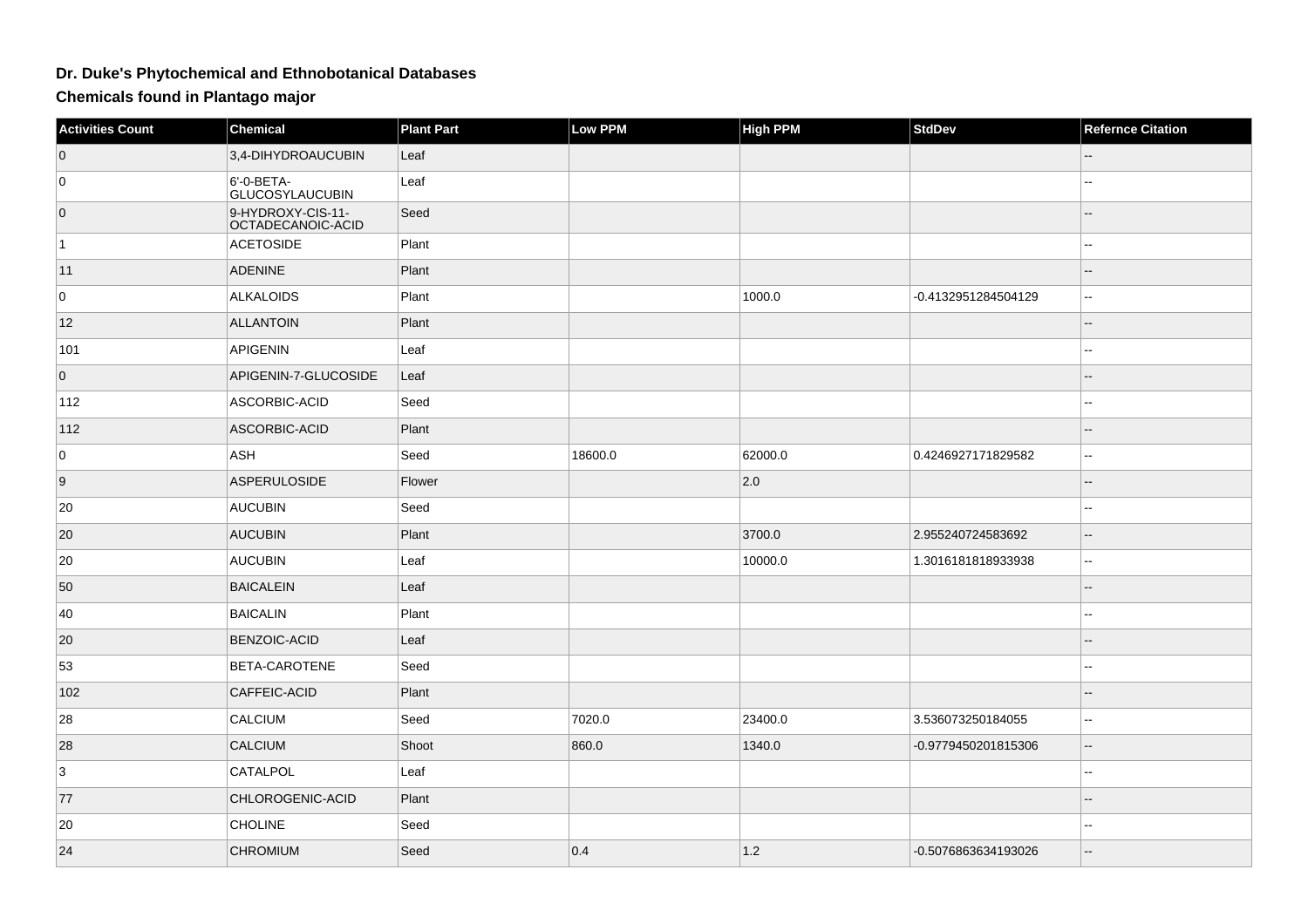| <b>Activities Count</b> | Chemical                    | <b>Plant Part</b> | Low PPM | High PPM | <b>StdDev</b>        | <b>Refernce Citation</b> |
|-------------------------|-----------------------------|-------------------|---------|----------|----------------------|--------------------------|
| 18                      | CINNAMIC-ACID               | Plant             |         |          |                      | --                       |
| 23                      | <b>CITRIC-ACID</b>          | Plant             |         |          |                      |                          |
| $\overline{2}$          | <b>COBALT</b>               | Seed              | 0.8     | 2.5      | -0.0975154003240051  | $\overline{\phantom{a}}$ |
| $\vert$ 1               | D-GLUCOSE                   | Plant             |         |          |                      | --                       |
| 0                       | D-XYLOSE                    | Plant             |         |          |                      |                          |
| $\overline{0}$          | DI-O-METHYLGALACTOSE        | Plant             |         |          |                      |                          |
| 0                       | <b>EMULSIN</b>              | Plant             |         |          |                      | --                       |
| $\overline{0}$          | EO                          | Plant             |         | 2000.0   | -0.5881321355977028  | $\overline{a}$           |
| 0                       | FAT                         | Seed              | 54000.0 | 180000.0 | -0.44976698613804794 | ц.                       |
| 61                      | <b>FERULIC-ACID</b>         | Plant             |         |          |                      | $-$                      |
| 15                      | FIBER                       | Seed              |         | 190000.0 | 0.4360358473234348   | $\overline{\phantom{a}}$ |
| $\overline{0}$          | FIBER(CRUDE)                | Seed              |         | 190000.0 | 1.0339063829603843   | $\overline{\phantom{a}}$ |
| 0                       | FIBER(DIETARY)              | Seed              |         | 640000.0 | 0.9601420587878392   | $\mathbf{u}$             |
| $\vert$ 7               | <b>FUMARIC-ACID</b>         | Leaf              |         |          |                      | Ξ.                       |
| 10                      | GENIPOSIDIC-ACID            | Plant             |         |          |                      | ۵.                       |
| $\boldsymbol{8}$        | GENTISIC-ACID               | Plant             |         |          |                      | $-$                      |
| 0                       | <b>GLUCORAPHENINE</b>       | Plant             |         |          |                      | ۵.                       |
| $\overline{0}$          | <b>GUM</b>                  | Seed              | 30000.0 | 100000.0 | -0.03920441342337547 | $\overline{\phantom{a}}$ |
| 7                       | <b>HISPIDULIN</b>           | Leaf              |         |          |                      | --                       |
| $\overline{0}$          | <b>HYDROXYCINNAMIC-ACID</b> | Leaf              |         |          |                      |                          |
| 0                       | <b>INDICAINE</b>            | Plant             |         |          |                      | --                       |
| $\overline{0}$          | <b>INVERTIN</b>             | Plant             |         |          |                      | $-$                      |
| 6                       | <b>IRON</b>                 | Seed              | 5.0     | 18.0     | -0.6169974419360033  | Щ,                       |
| $\overline{0}$          | L-FRUCTOSE                  | Plant             |         |          |                      | $-$                      |
| $\vert$ 1               | LIGNOCERIC-ACID             | Plant             |         |          |                      |                          |
| 27                      | LINOLEIC-ACID               | Seed              | 25000.0 | 50000.0  | -0.48942865171816513 | $\overline{\phantom{a}}$ |
| 0                       | LINOLENIC-ACID              | Seed              | 900.0   | 1800.0   | -0.548438614387999   | $\mathbf{u}$             |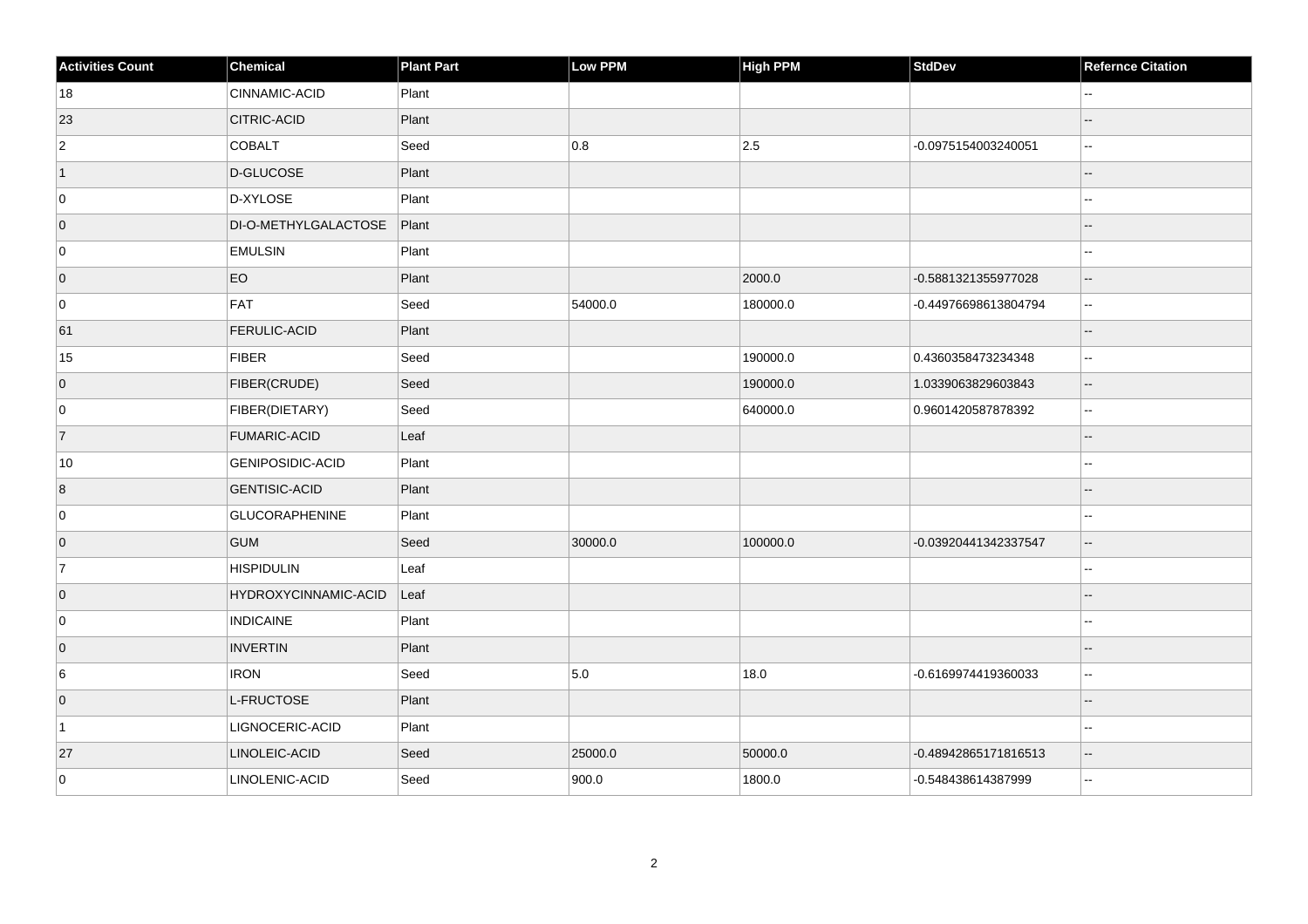| <b>Activities Count</b> | Chemical                                   | <b>Plant Part</b> | Low PPM | <b>High PPM</b> | <b>StdDev</b>        | <b>Refernce Citation</b> |
|-------------------------|--------------------------------------------|-------------------|---------|-----------------|----------------------|--------------------------|
| $\overline{0}$          | <b>LOLIOLID</b>                            | Plant             |         |                 |                      |                          |
| 78                      | <b>LUTEOLIN</b>                            | Leaf              |         |                 |                      | $\overline{\phantom{a}}$ |
| $\overline{0}$          | LUTEOLIN-7-O-BETA-D-<br><b>GLUCOSIDE</b>   | Plant             |         |                 |                      |                          |
| 0                       | LUTEOLIN-7-O-BETA-D-<br><b>GLUCURONIDE</b> | Plant             |         |                 |                      | $\sim$                   |
| 65                      | MAGNESIUM                                  | Seed              | 318.0   | 1060.0          | -0.745187282729651   | Ξ.                       |
| 14                      | MANGANESE                                  | Seed              | 0.5     | 1.6             | -0.646771144679695   | $\overline{\phantom{a}}$ |
| $\vert 3 \vert$         | <b>MUCILAGE</b>                            | Plant             |         |                 |                      | Ξ.                       |
| 3                       | MUCILAGE                                   | Seed              | 75000.0 | 250000.0        | 0.3314188553069996   | Ξ.                       |
| $\vert$ 2               | NEO-CHLOROGENIC-ACID                       | Leaf              |         |                 |                      |                          |
| 4                       | NEPETIN                                    | Leaf              |         |                 |                      | $\overline{\phantom{a}}$ |
| 39                      | <b>NIACIN</b>                              | Seed              | 20.0    | 65.0            | 0.6619614710877286   | $-$                      |
| 64                      | OLEANOLIC-ACID                             | Leaf              |         |                 |                      | Ξ.                       |
| 18                      | <b>OLEIC-ACID</b>                          | Seed              | 37000.0 | 74000.0         | -0.3707767625520139  | $-$                      |
| 25                      | P-COUMARIC-ACID                            | Plant             |         |                 |                      |                          |
| 13                      | P-HYDROXY-BENZOIC-<br><b>ACID</b>          | Plant             |         |                 |                      |                          |
| $\mathbf 0$             | PHENOLCARBONIC-ACIDS                       | Plant             |         |                 |                      | $\overline{\phantom{a}}$ |
| $\overline{4}$          | <b>PHOSPHORUS</b>                          | Seed              | 180.0   | 600.0           | -1.256116511285059   | $-$                      |
| 0                       | PLANTAGIC-ACIS                             | Plant             |         |                 |                      | $\sim$                   |
| $\overline{0}$          | <b>PLANTAGONINE</b>                        | Plant             |         | 500.0           |                      |                          |
| 0                       | PLANTAGOSIDE                               | Leaf              |         |                 |                      |                          |
| $\overline{0}$          | <b>PLANTEASE</b>                           | Seed              | 0.0     | 220.0           |                      | Ξ.                       |
| 0                       | PLANTEOLIC-ACID                            | Plant             |         |                 |                      | $-$                      |
| 14                      | POTASSIUM                                  | Seed              | 2400.0  | 8000.0          | -0.40190663629015044 | $-$                      |
| 0                       | POTASSIUM-SALTS                            | Plant             |         | 4600.0          |                      | Ξ.                       |
| $\overline{0}$          | <b>PROTEIN</b>                             | Seed              | 57000.0 | 190000.0        | -0.3895887016486292  | $\sim$                   |
| 0                       | <b>RESIN</b>                               | Plant             |         |                 |                      | $\overline{a}$           |
| $\overline{0}$          | <b>RHAMNOSE</b>                            | Plant             |         |                 |                      |                          |